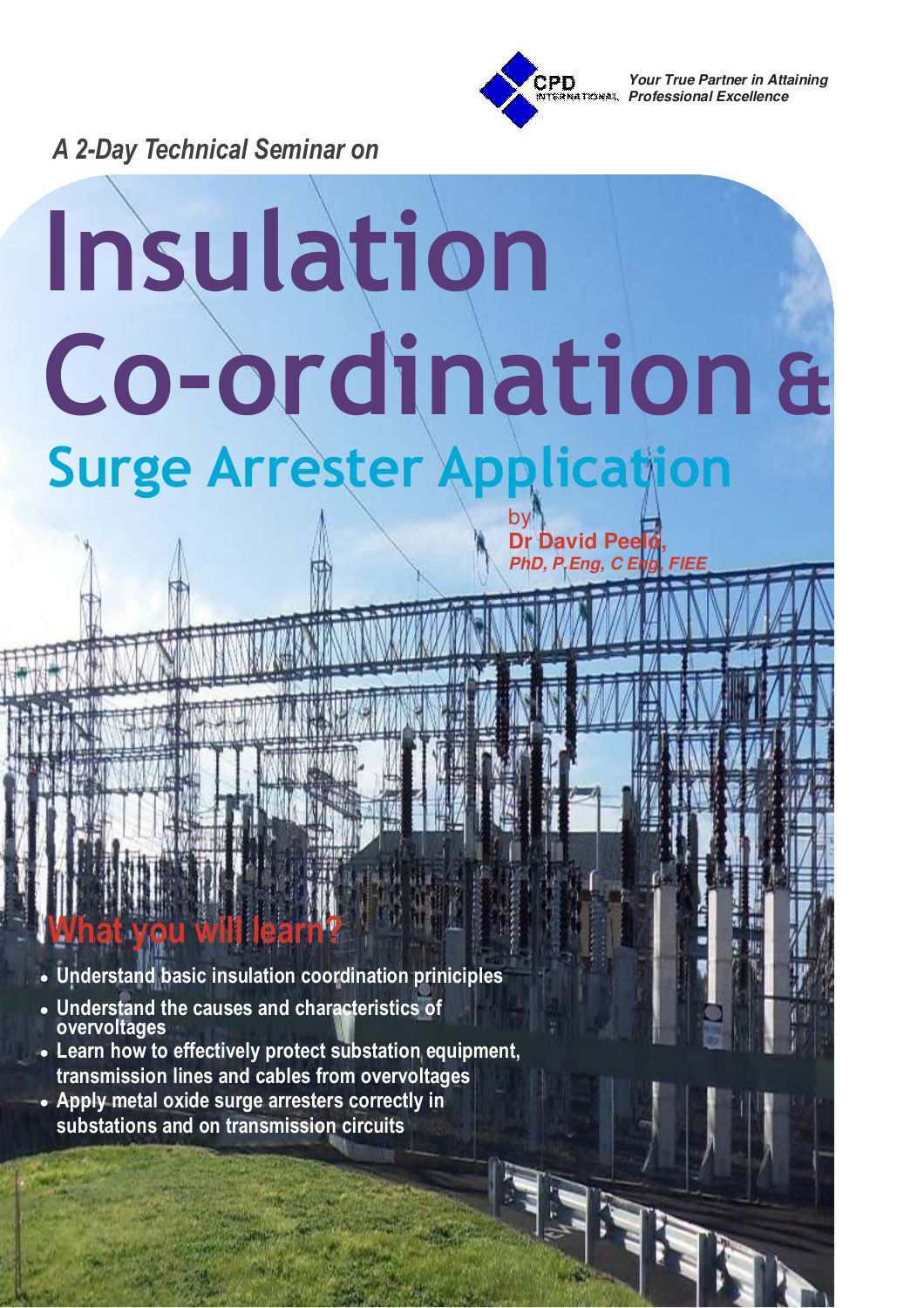Metal oxide surge arresters have been in use since the early 1980s and have evolved into very reliable devices applied in substations and on transmission lines. Standards have been developed by both the IEC and IEEE but generally tend to lag behind new application and, to further add to the situation, different approaches have been taken by the two standards bodies.

Metal oxide surge arresters are highly non-linear resistive devices that continuously conduct current and therefore react immediately to all overvoltages. This contrasts with the older silicon carbide gapped arresters which react only after sparkover in the gaps. The application of metal oxide surge arresters is best understood by first considering the basic principles of insulation coordination of the power system and its designed withstand capability. The next consideration is the overvoltages that will be imposed on the system from power frequency temporary overvoltages to switching and lightning surge overvoltages. The role of the arrester is to limit the overvoltages in order to provide a protective margin below the withstand capability of the system. While power systems are dimensioned by lightning and switching surges, suitable metal oxide surge arresters ratings are actually determined from temporary overvoltages.

#### **What will you learn from this seminar?**

The protection of power systems and associated equipment against overvoltages is fundamental to reliable operation and the prevention of unnecessary outages and disturbances. This comprehensive seminar will provide an in-depth understanding of basic insulation coordination principles and the correct application of metal oxide surge arresters as follows:

- **Basic principles of insulation coordination according** to IEC standards
- Review of statistical methods applied to insulation coordination
- Power system overvoltages: origins and characteristics
- Insulation types and strengths: internal, external, self and non-self restoring, air, oil and gas
- Rated insulation withstand: where do rated withstand voltages come from?
- **EX Characteristics of metal oxide surge arresters**
- **EXECT:** Metal oxide arresters applied in substations and on transmission lines and cables

Case studies from real applications will be presented and discussed. **The seminar is hands-on, so bring your case study examples and your calculator!**

## **Introduction About the Course Leader**

#### **Dr. David Peelo**

*PhD, P.Eng, C Eng, FIEE*

An independent consultant, worked at British Columbia Hydro for 28 years, rising to the position of specialist engineer, switchgear and switching. He also worked for ASEA (now ABB) in Ludvika, for seven years before joining



BC Hydro in Vancouver, Canada. In 2004, the Eindhoven University of Technology awarded him a PhD degree for original research on current interruption using air-break disconnect switches.

He is active in leadership roles in IEEE, CIGRE and IEC. He chaired the IEEE Switchgear Committee Working Group that wrote the first application guide for shunt reactor switching (IEEE C37.015) and represented the IEEE on the IEC Task force that prepared the IEC TR 1233 Inductive Load Switching. He is the Canadian Member of CIGRE Study Committee A3 High Voltage Equipment and chairs the SC A3 Tutorial Advisory Group and is the Convener of IEC Maintenance Team 32 that wrote the recently published standard IEC 62271-110 Inductive Load Switching. He is also a member of the currently active CIGRE Working Group A3.11 Application Guide for IEC 60694 and 62271-100 for which he has contributed chapters on shunt reactor switching, parallel switching, impulse voltage withstand test procedures and the application of current limiting reactors.

He has published over 50 technical papers relating to metal oxide surge arresters and switching. He has presented tutorials and courses on metal oxide arrester application and switching in a number of countries including Austria, Japan, Germany, Singapore, Sweden, France and Bosnia & Herzegovina.

As an international and independent consultant, he has clients in various countries such as Australia, Canada, the US, South Korea, Malta and France. The clients include ElectraNet, AREVA, BC Transmission Corporation, BC Hydro T&D, BC Hydro Generation, Hyundai Heavy Industries, Enemalta Corporation, CEA Technologies Inc and Puget Sound Energy.

#### **CPD Recognition**

This training program is especially designed to meet the Continuing Professional Development (CPD) needs of participants. A Certificate of Attendance will be awarded at the end of the program. This serves as evidence of your personal and professional commitment to your career.